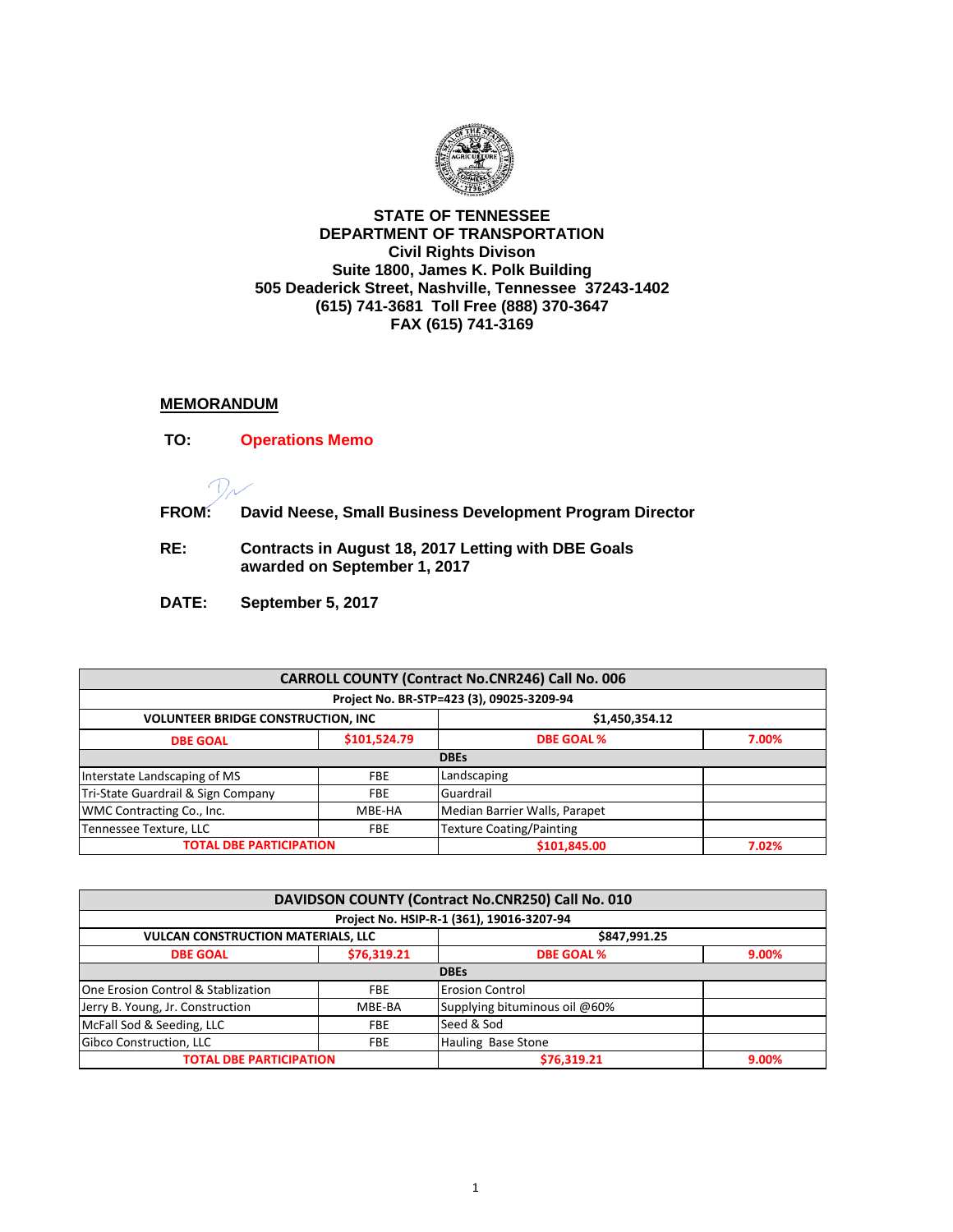|                                    |              | DAVIDSON COUNTY (Contract No.CNR024) Call No. 011 |       |
|------------------------------------|--------------|---------------------------------------------------|-------|
|                                    |              | Project No. NH-1 (338), 19021-3251-14             |       |
| <b>CIVIL CONSTRUCTORS, LLC</b>     |              | \$4,238,340.00                                    |       |
| <b>DBE GOAL</b>                    | \$296,683.80 | <b>DBE GOAL %</b>                                 | 7.00% |
|                                    |              | <b>DBEs</b>                                       |       |
| McFall Sod & Seeding, LLC          | <b>FBE</b>   | Landscaping                                       |       |
| One Erosion Control & Stablization | <b>FBE</b>   | <b>Temporary Erosion Control</b>                  |       |
| TKM, Inc.                          | <b>FBE</b>   | <b>Traffic Control</b>                            |       |
| Gibco Construction, LLC            | <b>FBE</b>   | Hauling Base Stone                                |       |
| Gibco Construction, LLC            | <b>FBE</b>   | Supplying Base Stone @60%                         |       |
| <b>TOTAL DBE PARTICIPATION</b>     |              | \$302.134.40                                      | 7.13% |

| DICKSON & WILLIAMSON COUNTY (Contract No.CNR278) Call No. 014 |              |                                             |       |  |
|---------------------------------------------------------------|--------------|---------------------------------------------|-------|--|
|                                                               |              | Project No. IM/NH-40-3 (148), 22001-3183-44 |       |  |
| \$7,994,227.48<br><b>JONES BROS. CONTRACTORS, LLC</b>         |              |                                             |       |  |
| <b>DBE GOAL</b>                                               | \$559,595.92 | <b>DBE GOAL %</b>                           | 7.00% |  |
|                                                               |              | <b>DBEs</b>                                 |       |  |
| Tennessee Texture, LLC                                        | <b>FBE</b>   | <b>Bridge Painting</b>                      |       |  |
| TKM, Inc.                                                     | <b>FBE</b>   | <b>Traffic Control</b>                      |       |  |
| One Erosion Control & Stablization                            | FBE          | <b>Erosion Control</b>                      |       |  |
| McFall Sod & Seeding, LLC                                     | <b>FBE</b>   | Landscaping                                 |       |  |
| <b>TOTAL DBE PARTICIPATION</b>                                |              | \$592,848.20                                | 7.42% |  |

| FENTRESS COUNTY (Contract No.CNR248) Call No. 017                      |             |                            |       |  |
|------------------------------------------------------------------------|-------------|----------------------------|-------|--|
| Project No. STP/HSIP-62(45), 25012-3211-94                             |             |                            |       |  |
| \$1,069,661.35<br>ROGERS GROUP, INC.                                   |             |                            |       |  |
| <b>DBE GOAL</b>                                                        | \$32,089.84 | <b>DBE GOAL %</b><br>3.00% |       |  |
| <b>DBEs</b>                                                            |             |                            |       |  |
| Officer & Associates, Inc.<br>Hauling Aggregate Material<br><b>FBE</b> |             |                            |       |  |
| <b>TOTAL DBE PARTICIPATION</b>                                         |             | \$32,089.84                | 3.00% |  |

| HARDEMAN COUNTY (Contract No.CNR247) Call No. 018          |            |             |        |  |
|------------------------------------------------------------|------------|-------------|--------|--|
| Project No. BRZ-3500(42), 35946-3404-94                    |            |             |        |  |
| <b>VOLUNTEER BRIDGE CONSTRUCTION, INC.</b><br>\$431,001.60 |            |             |        |  |
| \$34,480.13<br><b>DBE GOAL %</b><br><b>DBE GOAL</b>        |            |             | 8.00%  |  |
|                                                            |            | <b>DBEs</b> |        |  |
| Interstate Landscaping of MS                               | <b>FBE</b> | Landscaping |        |  |
| Tri-State Guardrail & Sign Company                         | FBE        | Guardrail   |        |  |
| <b>TOTAL DBE PARTICIPATION</b>                             |            | \$44,705.00 | 10.37% |  |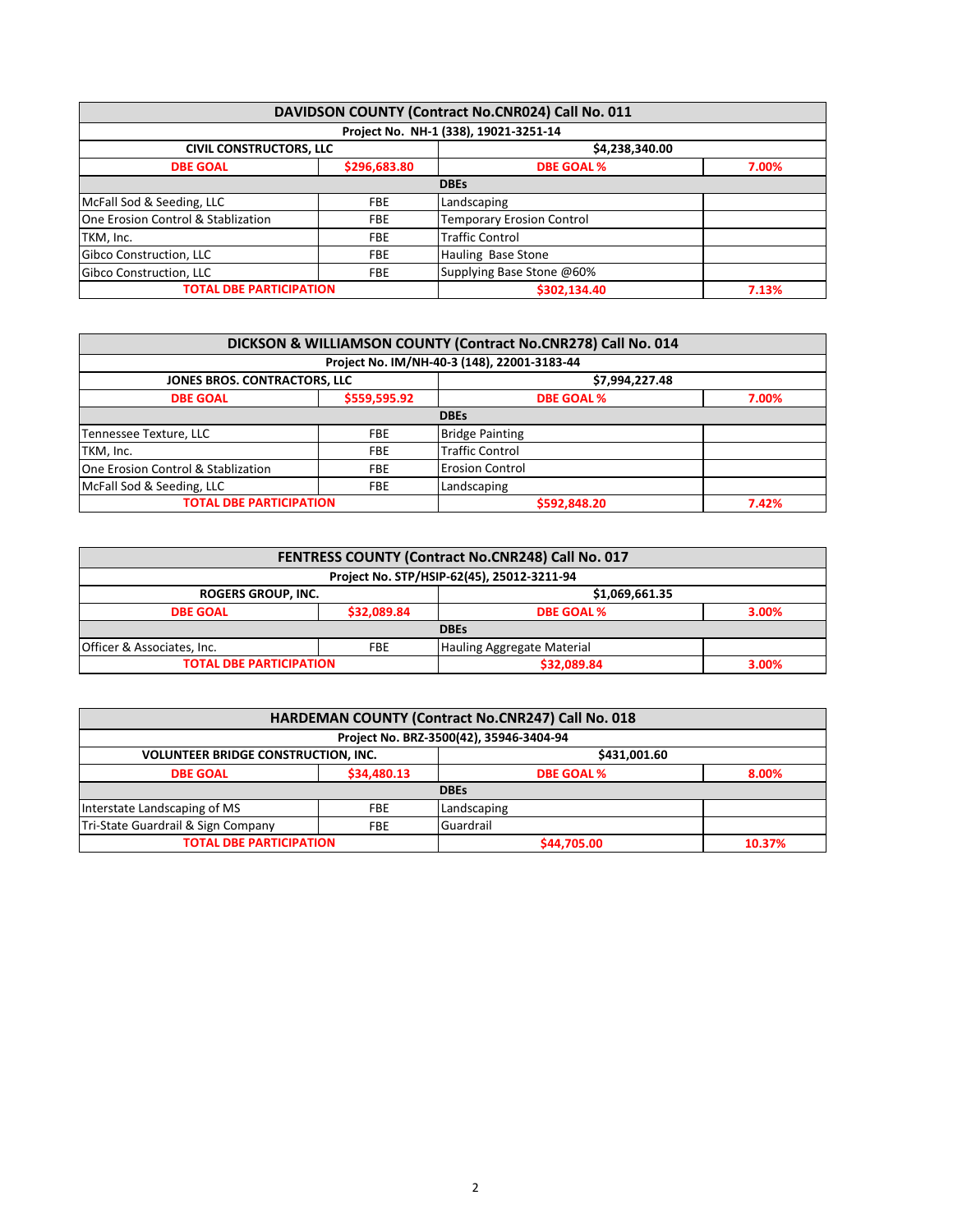| HENRY COUNTY (Contract No.CNR277) Call No. 020        |                |                                       |       |  |
|-------------------------------------------------------|----------------|---------------------------------------|-------|--|
|                                                       |                | Project No. NH-54 (26), 40003-3218-14 |       |  |
| \$24,933,424.99<br>J. R. HAYES CONSTRUCTION CO., INC. |                |                                       |       |  |
| <b>DBE GOAL</b>                                       | \$1,745,339.75 | <b>DBE GOAL %</b>                     | 7.00% |  |
|                                                       |                | <b>DBEs</b>                           |       |  |
| Interstate Landscaping of MS                          | <b>FBE</b>     | Landscaping                           |       |  |
| L.I. Smith & Associates                               | <b>FBE</b>     | Construction staking                  |       |  |
|                                                       |                | Curb & gutter, sidewalks, ditch or    |       |  |
| WMC Contracting Co., Inc.                             | MBE-HA         | approach/driveway paving              |       |  |
| Damron Trucking, Inc. 2nd Tier to Delta               |                |                                       |       |  |
| Contracting                                           | MBE-BA         | <b>Hauling Liquid Asphalt</b>         |       |  |
| Damron Trucking, Inc. 2nd Tier to Delta               |                |                                       |       |  |
| Contracting                                           | MBE-BA         | Supplying Liquid Asphalt @60%         |       |  |
| <b>TOTAL DBE PARTICIPATION</b>                        |                | \$1.746.379.30                        | 7.00% |  |

|                                 |             | JOHNSON COUNTY (Contract No.CNR228) Call No. 022 |       |
|---------------------------------|-------------|--------------------------------------------------|-------|
|                                 |             | Project No. BRZ-4600(22), 46946-3404-94          |       |
| <b>ADAMS CONTRACTING, LLC</b>   |             | \$1,340,364.75                                   |       |
| <b>DBE GOAL</b>                 | \$80,421.88 | <b>DBE GOAL %</b>                                | 6.00% |
|                                 |             | <b>DBEs</b>                                      |       |
| Roadway Solutions, LLC          | <b>FBE</b>  | Guardrail                                        |       |
|                                 |             | Curb & Gutter, Sidewalks, Ditch or               |       |
| <b>ALH Construction Company</b> | <b>FBE</b>  | Approach/Driveway paving                         |       |
| TKM, Inc.                       | <b>FBE</b>  | <b>Traffic Control</b>                           |       |
| <b>TOTAL DBE PARTICIPATION</b>  |             | \$80.718.00                                      | 6.02% |

| MAURY & WILLIAMSON COUNTY (Contract No.CNR260) Call No. 028 |                                                     |                                                        |        |  |  |
|-------------------------------------------------------------|-----------------------------------------------------|--------------------------------------------------------|--------|--|--|
|                                                             |                                                     | Project No. STP/M-247 (9), 60020-3201-54,94031-3209-54 |        |  |  |
|                                                             | EUTAW CONSTRUCTION COMPANY, INC.<br>\$28,540,005.13 |                                                        |        |  |  |
| <b>DBE GOAL</b>                                             | \$3,139,400.56                                      | <b>DBE GOAL %</b>                                      | 11.00% |  |  |
| <b>DBEs</b>                                                 |                                                     |                                                        |        |  |  |
| Gibco Construction, LLC                                     | <b>FBE</b>                                          | <b>Hauling Stone</b>                                   |        |  |  |
| Gibco Construction, LLC                                     | <b>FBE</b>                                          | Supplying Stone@60%                                    |        |  |  |
| Jerry B. Young, Jr. Construction                            | MBE-BA                                              | <b>Hauling Asphalt Cement</b>                          |        |  |  |
| Reed Landscaping, Inc.                                      | <b>FBE</b>                                          | <b>Erosion Control</b>                                 |        |  |  |
| Reed Landscaping, Inc.                                      | <b>FBE</b>                                          | Landscaping                                            |        |  |  |
| <b>TOTAL DBE PARTICIPATION</b>                              |                                                     | \$3,139,432.59                                         | 11.00% |  |  |

| SMITH COUNTY (Contract No.CNR253) Call No. 030       |            |                                            |       |  |
|------------------------------------------------------|------------|--------------------------------------------|-------|--|
|                                                      |            | Project No. IM/NH-40-5(138), 80001-3183-44 |       |  |
| <b>VULCAN CONSTRUCTION MATERIALS, LLC</b>            |            | \$5,975,335.42                             |       |  |
| \$388,396.80<br><b>DBE GOAL</b><br><b>DBE GOAL %</b> |            | 6.50%                                      |       |  |
|                                                      |            | <b>DBEs</b>                                |       |  |
| One Erosion Control & Stablization                   | <b>FBE</b> | <b>Temporary Erosion Control</b>           |       |  |
| Jerry B. Young, Jr. Construction                     | MBE-BA     | Supplying bituminous oil @60%              |       |  |
| Gibco Construction, LLC                              | <b>FBE</b> | Hauling Base Stone                         |       |  |
| <b>TOTAL DBE PARTICIPATION</b>                       |            | \$388,397.00                               | 6.50% |  |